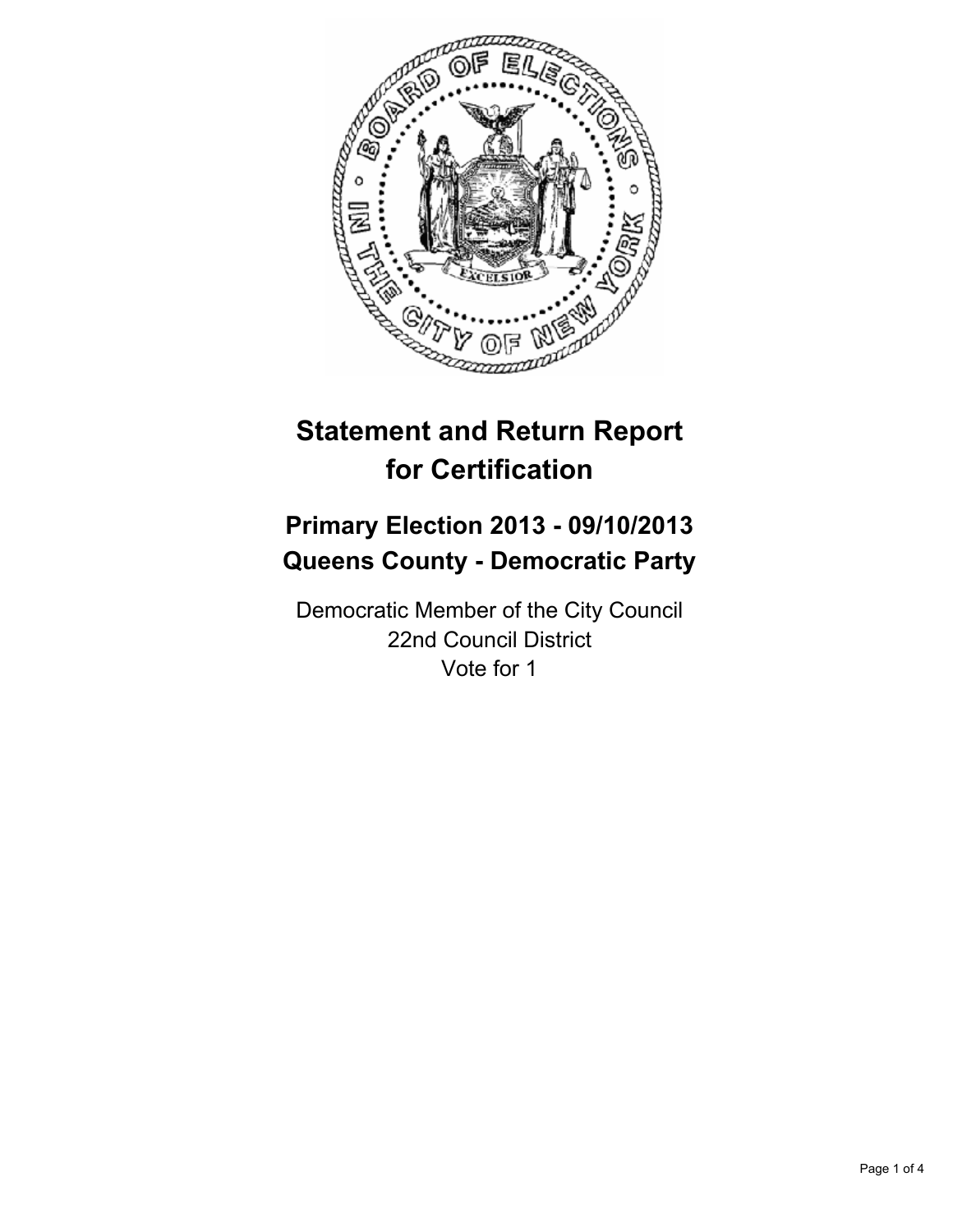

# **Assembly District 30**

| <b>EMERGENCY</b>             | 0   |
|------------------------------|-----|
| ABSENTEE/MILITARY            |     |
| <b>FEDERAL</b>               | 0   |
| SPECIAL PRESIDENTIAL         | 0   |
| AFFIDAVIT                    |     |
| JOHN J. CIAFONE              | 87  |
| COSTA G. CONSTANTINIDES      | 293 |
| <b>CONSTANTINOS PRENTZAS</b> | 49  |
| <b>Total Votes</b>           | 429 |

# **Assembly District 34**

| 18  |
|-----|
| 13  |
| 0   |
| 0   |
| 6   |
| 99  |
| 186 |
| 64  |
| 349 |
|     |

#### **Assembly District 35**

| <b>EMERGENCY</b>             | 0        |
|------------------------------|----------|
| ABSENTEE/MILITARY            |          |
| <b>FEDERAL</b>               | 0        |
| SPECIAL PRESIDENTIAL         | $\Omega$ |
| AFFIDAVIT                    | $\Omega$ |
| JOHN J. CIAFONE              | 19       |
| COSTA G. CONSTANTINIDES      | 35       |
| <b>CONSTANTINOS PRENTZAS</b> | 23       |
| <b>Total Votes</b>           | 77       |

# **Assembly District 36**

| <b>EMERGENCY</b>              | 4     |
|-------------------------------|-------|
| ABSENTEE/MILITARY             | 174   |
| <b>FEDERAL</b>                | 0     |
| SPECIAL PRESIDENTIAL          | 0     |
| AFFIDAVIT                     | 128   |
| JOHN J. CIAFONE               | 1,489 |
| COSTA G. CONSTANTINIDES       | 3,810 |
| <b>CONSTANTINOS PRENTZAS</b>  | 1,332 |
| DANIELLE DESTEFANO (WRITE-IN) |       |
| <b>Total Votes</b>            | 6,632 |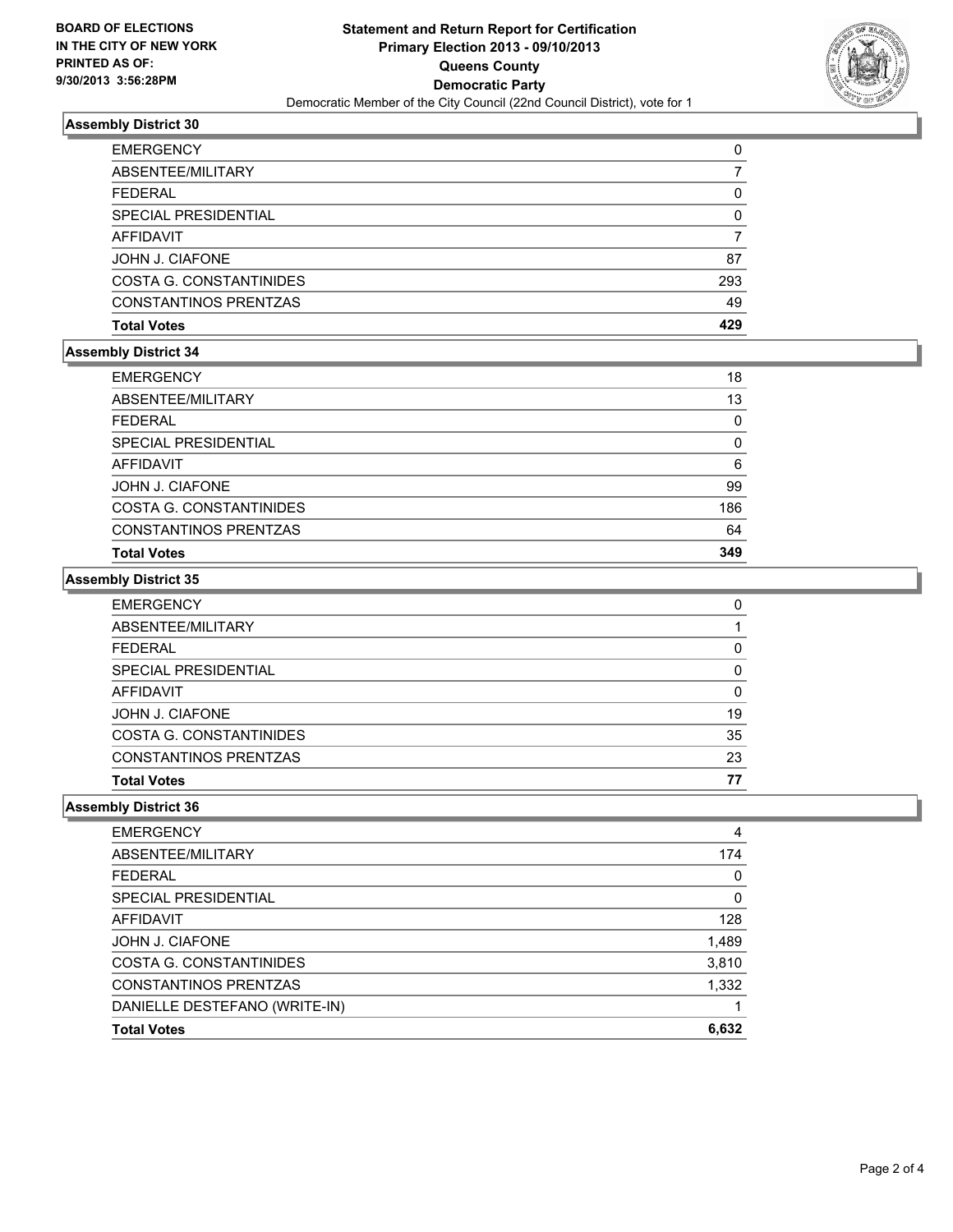

# **Assembly District 37**

| <b>EMERGENCY</b>             | 0        |
|------------------------------|----------|
| ABSENTEE/MILITARY            | 12       |
| <b>FEDERAL</b>               | $\Omega$ |
| SPECIAL PRESIDENTIAL         | 0        |
| AFFIDAVIT                    | 6        |
| <b>JOHN J. CIAFONE</b>       | 97       |
| COSTA G. CONSTANTINIDES      | 137      |
| <b>CONSTANTINOS PRENTZAS</b> | 282      |
| <b>Total Votes</b>           | 516      |